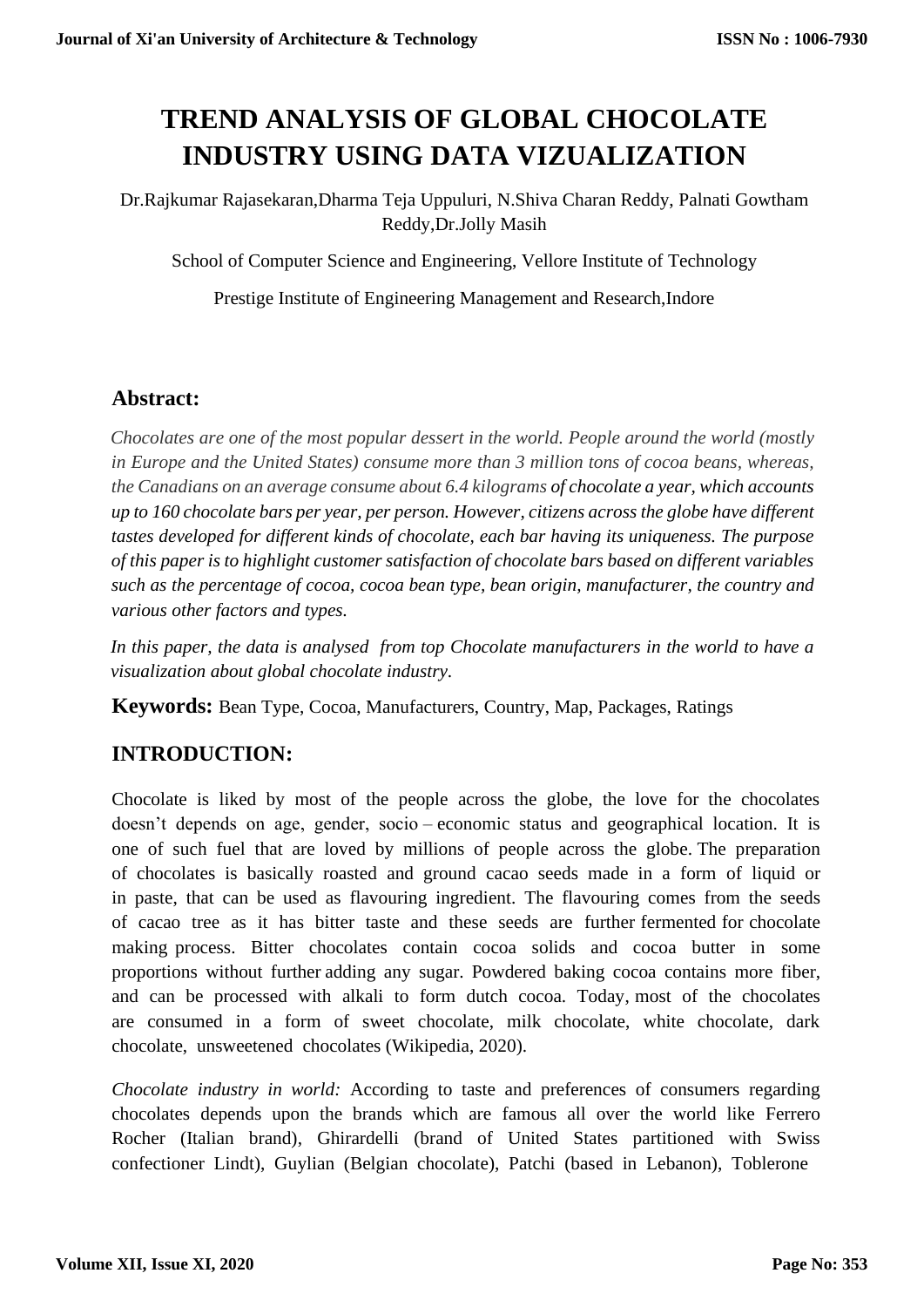(Brand from Switzerland), Cadbury (based in England), Mars ( New Jersey), Godiva (Belgium), Lindt & Sprungli (famous brand originated in Zurich and Switzerland), Kit Kat (Part of Hershey's company). Americans are known for their sweet and lighter milk chocolates whereas Europeans are considered for bitter taste as they have low sugar content (gourmetboutique.net, 2020).

*Chocolate industry in India:* The chocolate industry in India is dominated by two companies one is Cadbury and another is the Nestle followed by Gujarat Co – operative Milk Marketing Federation (GCMMF) - Amul and Central Arecanut and Cocoa Manufactures and processors Co – operative (CAMPCO) these are the major players in the Indian chocolate industry (ukessays.com). Commercial chocolates are found in the form of bars, counts, panned chocolates, Eclairs and assorted chocolates. As Andhra Pradesh, is the top cocoa producer in India, its production is not rising due to lack of awareness about the crop, weather factors and competition with other crops (economictimes.indiatimes.com, 2020).

This research is helpful in understanding the latest trends about global chocolate industry through Kaggle based data visualization and provides insights about top manufacturing companies of the world and global satisfaction index for the chocolates.

#### **LITERATURE REVIEW:**

Chocolate is an easy to get luxury for the consumers to treat themselves or to gift to their dear ones. Chocolate industry has undergone a major transformation, since its beginning, going from being a simple drink consumed by local people to a specialty product with variety of flavours. Main ingredient is cocoa, a native to the America. It was an important in the earliest South American cultures and about 70 percent of the world's cocoa beans come from four West African countries namely Ivory Coast, Ghana, Nigeria and Cameroon. Chocolates are consumed all over the world, and the largest chocolate manufacturers are based in North America and Europe. Taste plays a major role for chocolate consumers (Del Prete, 2020).

The Global Chocolate Market size is expected to reach \$171.6 billion by 2026, with a CAGR 5.3% over the forecast period. Chocolate is the most widely-consumed sweet dessert or treat in the world [\(www.globenewswire.com,](http://www.globenewswire.com/) 2020). According to World Cocoa Foundation cocoa beans have been consumed over 3 million tons every year. One of the reasons that make chocolate a constant favourite dessert globally, is that it makes people feel good, and is beneficial for the human heart and brain. According to Fortune Business (2020), insights the top four countries responsible for the production of chocolate are the United States, Germany, Switzerland, and Belgium. Western Europe accounts for 35% of total world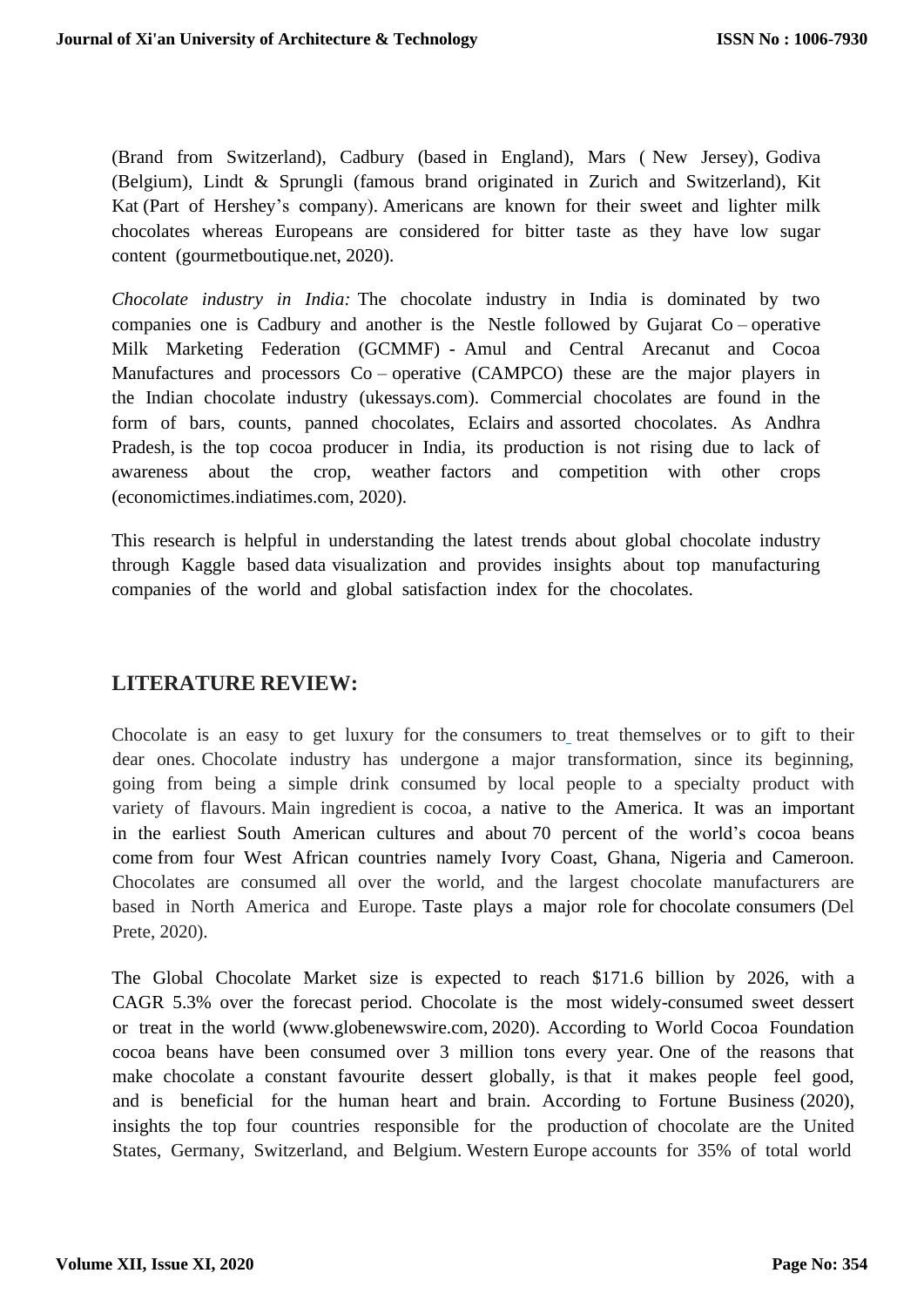chocolate production, U.S. accounts for an 30% and remaining 35% of chocolate production comes from rest of the world. In the United States Hershey's are the largest chocolate producer. Swiss chocolates are also world famous. World Cocoa Foundation (WCF) reports that around 50 million individuals depend on cocoa production and the cocoa [industry](https://www.investopedia.com/terms/i/industry.asp) as a source of livelihood.

The Indian chocolate market size is expected to reach by USD 1,833.28 million by 2024 with a CAGR 12.8% over the forecast period  $2019 - 2024$ . The consumers in India have been demanding chocolate flavour for baking process and the increase in consumption of cocoa powder has increased as it can be utilized for various roles like flavouring and colouring agent, specifically in beverages, and in baking process. The demand for cocoa powder is increasing as its application can be used in various products like ice creams, milk shakes and desserts (businesswire.com) to improve the quality of chocolates. Indian chocolate industry should use less sugar in chocolates making to enter in the premium chocolate market.

Cocoa and chocolate are rich source in minerals, such as magnesium and iron. It is a short term source for energy due to antioxidants and phenolics, and this energy source was even utilized by soldiers during heavy battle situations. A 40 gram chocolate bar contains the same amount of phenol as a glass of red wine and it can be a positive source of dietary antioxidants (sfu.ca). Dark chocolates were associated with better physical health, body composition and are recommended to have benefits on reducing blood pressure and serum cholesterol, improving insulin sensitivity. It also enhances good mood and improves cognitive performance. Its ingredients include cocoa powder (containing cocoa liquor), cocoa butter and sugar. Milk powder, sweeteners and emulsifier (lecithin) are also added to it for nutritional and textural characteristics (Ravindran, 2020).

A recent study by Samoggia (2020), investigate that health and nutritional aspects for consumers are most important about when they buy chocolate as this may provide insights about the development of new products to satisfy the consumers' increasing health-orientation and explore healthier chocolate reformulation and new product concepts, and innovative chocolate ingredients as per consumer's interest. Aaltonen (2020), talked about replacement of sugar used in chocolate with a milk-based protein for health benefits of the consumers. Henry (2020), found that the consumption of chocolate confectioneries and the shortage in cocoa butter production remains a constant threat to food manufacturers. Therefore, exploring alternative plant sources of cocoa butter is important keeping in mind the increasing growth of global chocolate industry (bbc.com, 2015).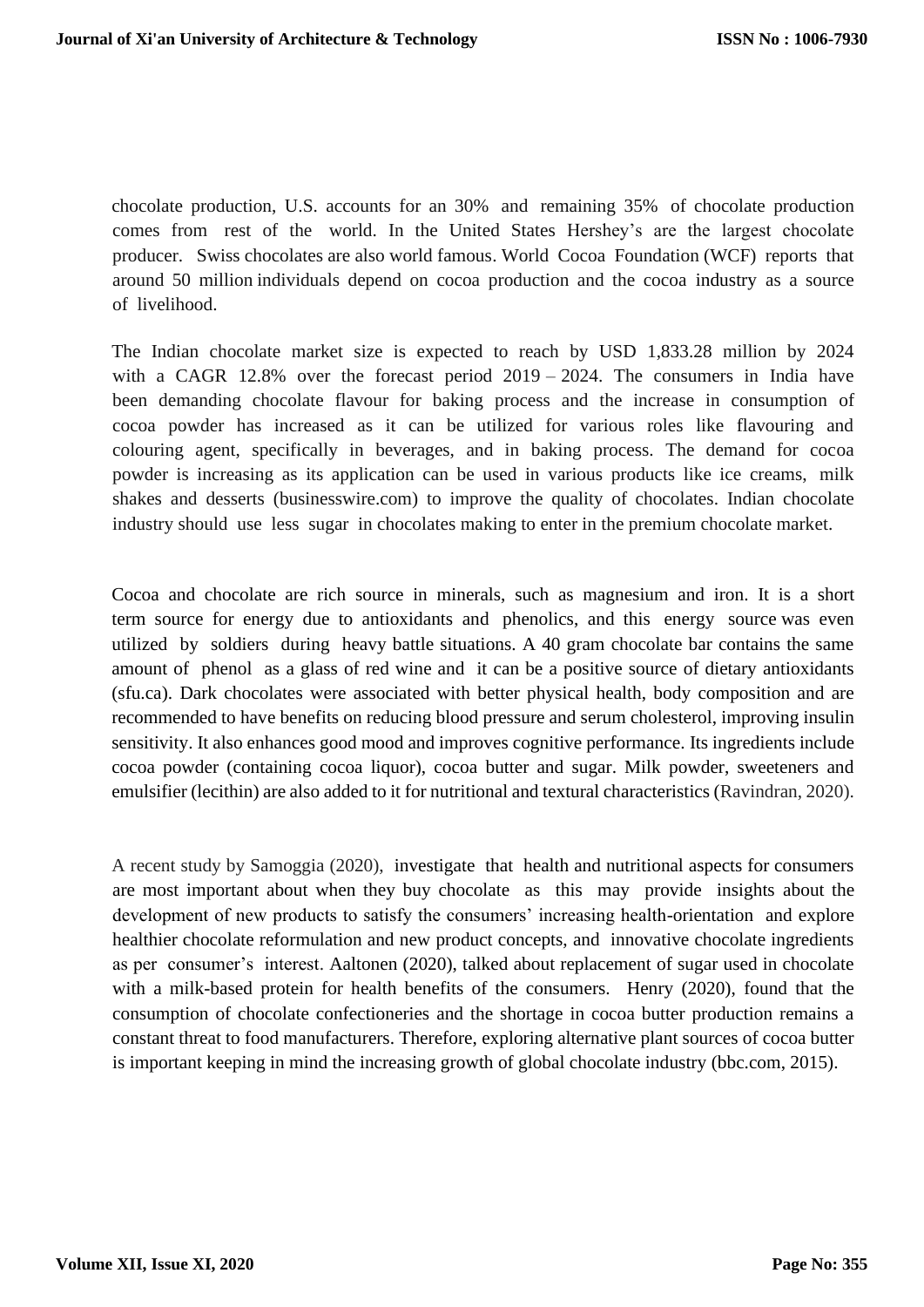#### **METHODOLOGY**

This paper mainly focuses on analysing a chocolate dataset from Kaggle (a secondary data collection software), comprising the data from various parts of the world in accordance to the bean type variation, cocoa percentage containment and their respective visualisation in order to cumulate some idea of making premium quality chocolate or improvising and checking parameters for the existing ones in India to be used for India and also for exporting to the masses.

The paper is made using the R programming language and various packages used to work with the codes, including the ones that need to be installed are given below. The analysis gives an idea, on how a premium chocolate should be made, the precise amount of bean and cocoa used in order to gain the same popularity as an Italian chocolate popular amongst people. This dataset also contains expert ratings of over 1,700 individual chocolate bars, along with information on their regional origin, percentage of cocoa, the variety of chocolate beans used and the agricultural facets involved with its growth. The Flavour - a required criteria about Chocolates, various other factors including the intensity, diversity, purity are taken into account as well along with the harvest techniques, its processing, the aftermelt experience for good ratings and high quality of premium chocolates. The overall experience, plus the last impression from chocolates become the deciding factor, especially the personal evaluation and its impact allows it to rank higher. Therefore, along with this, in the code part we have trained and tested the data in order to fill-up for the null values, minimising data redundancy allowing the visualisation in accordance with countries to depict the actual scenario. So, in order to have a long lasting impact on consumers, the makers should opt for something different that appeals all sectors of people using parameters and tastes that bridge in the best one. Moreover, in this paper we attempt to bring in all such parameters to fit in as ideas worth implementation.

## **RESULTS & DATA VISUALISATION:**

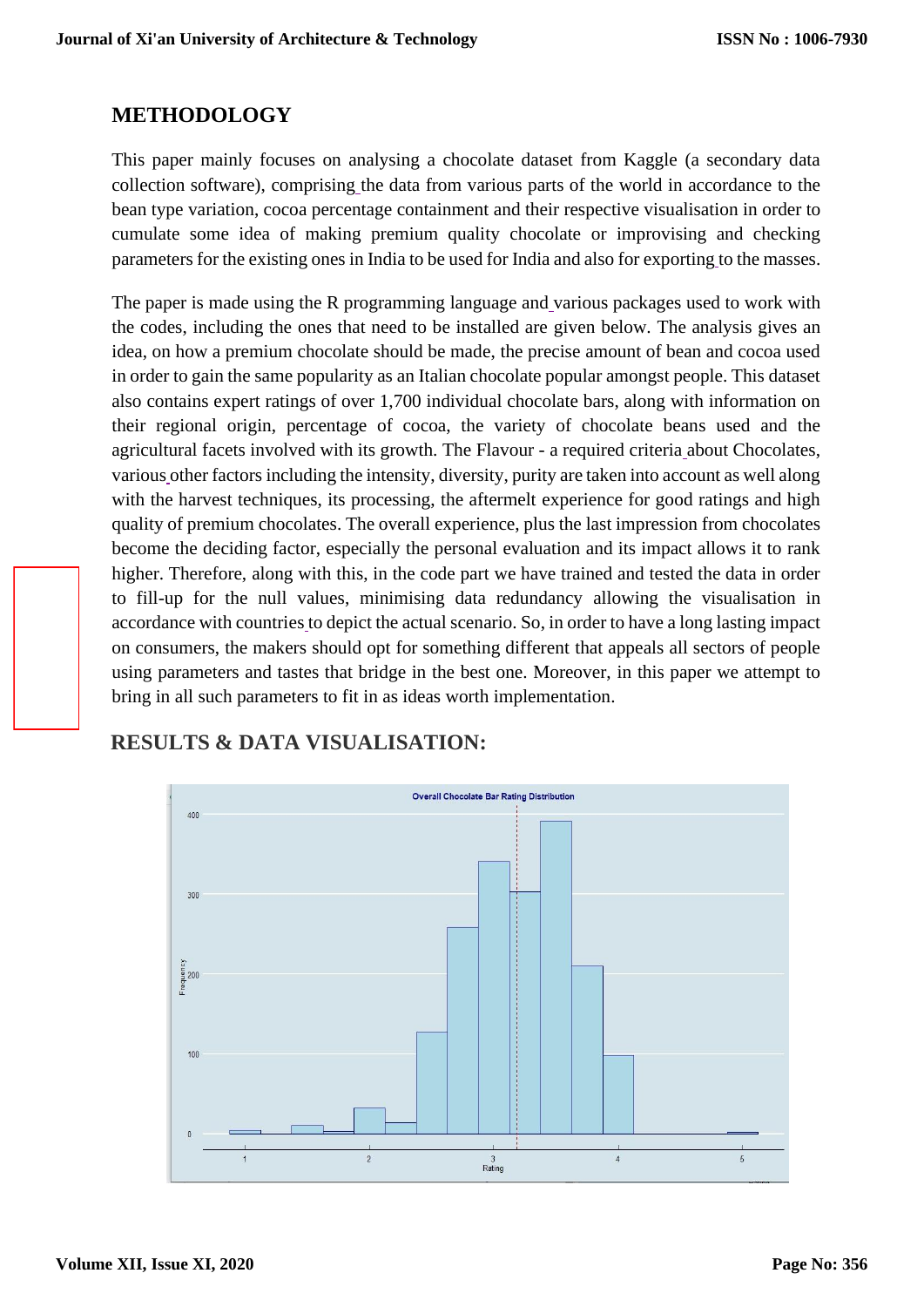Fig 1: As shown the most rated frequency is 3.5 (approx.). This is how an average chocolate is rated across the globe.



Fig 2: Histogram depicting above result in precise manner about 30 being the one with highest Frequency of 30 is the satisfactory rating which we set in our code.



Fig 3: Clearly the 60-70 percent range of Cocoa Percentage has the highest number of occurrences. As percentage of cocoa increases, the chocolate bar rating decreases as it is evident from the above graph.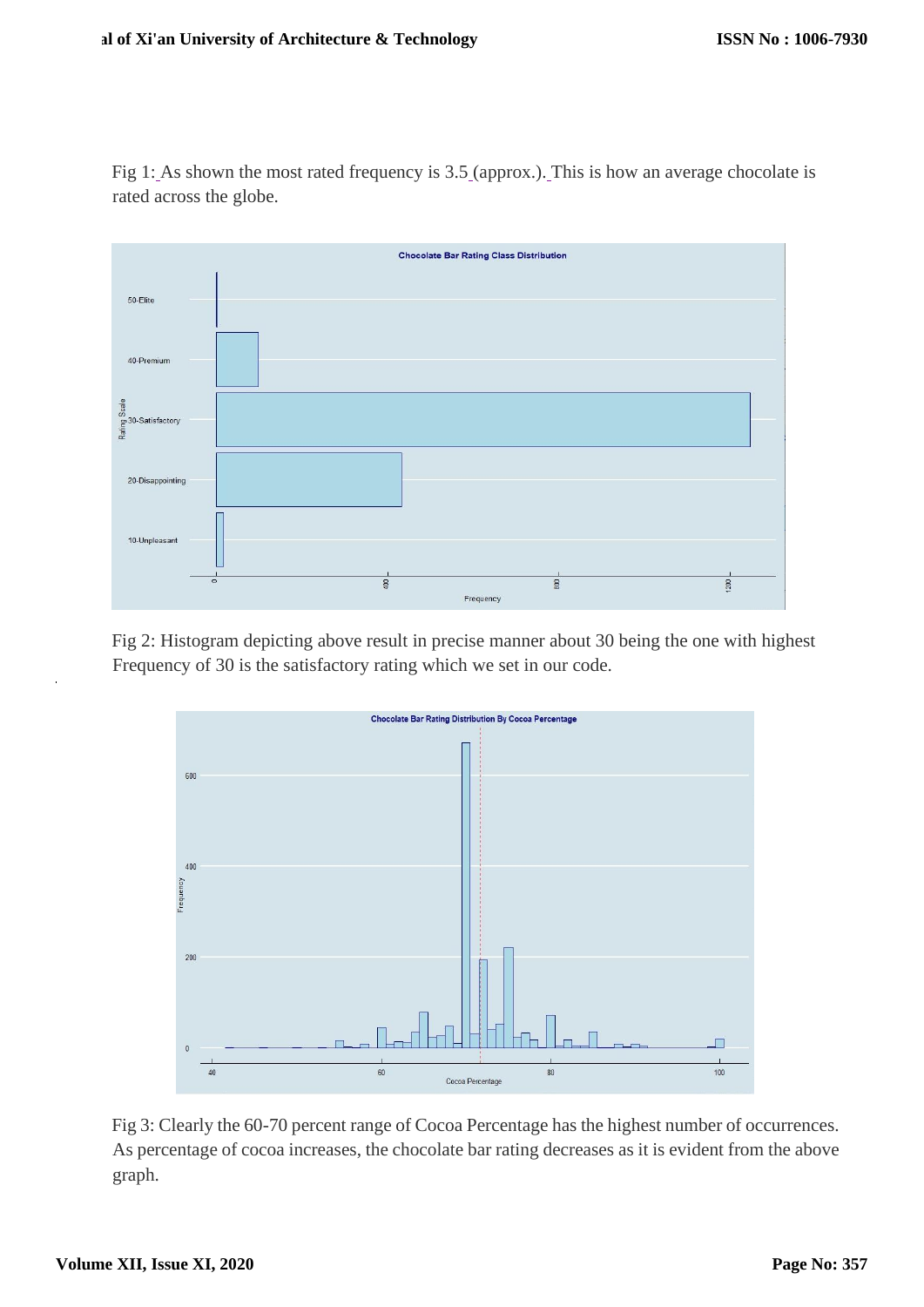

Fig 4: The highest rating achieved is for Cocoa Percentage 60-80 and this signifies that just having Cocoa in the Chocolate making won't affect the customer to buy Chocolate Products and various other factors also comes into picture.



Fig 5: As evident from the above Graph that A' type of Bean has the most number of occurrence and has the highest rating as well as in a single or blend type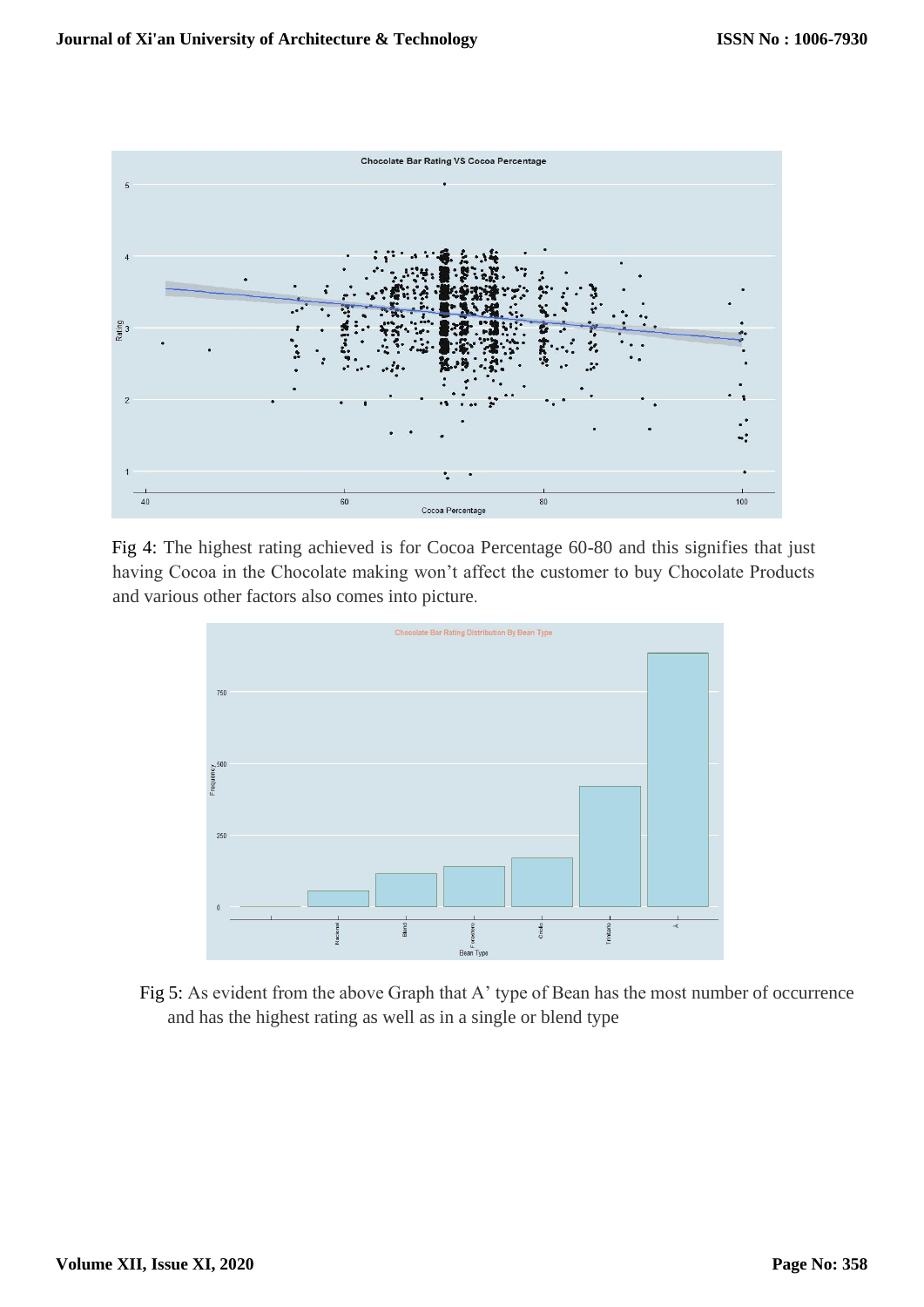

Fig 6: The Blend Bean type seems to have higher average rating which can be due the fact of its low frequency. Conclusion can be made that Trinitario has best average ratings.



Chocolate Bar Rating Average By Bean Origin (Country)

Fig 7: The origin of bean by country plays a significant role in the taste of chocolates and high ratings can be seen in parts of USA, Africa and China as well (Vietnam).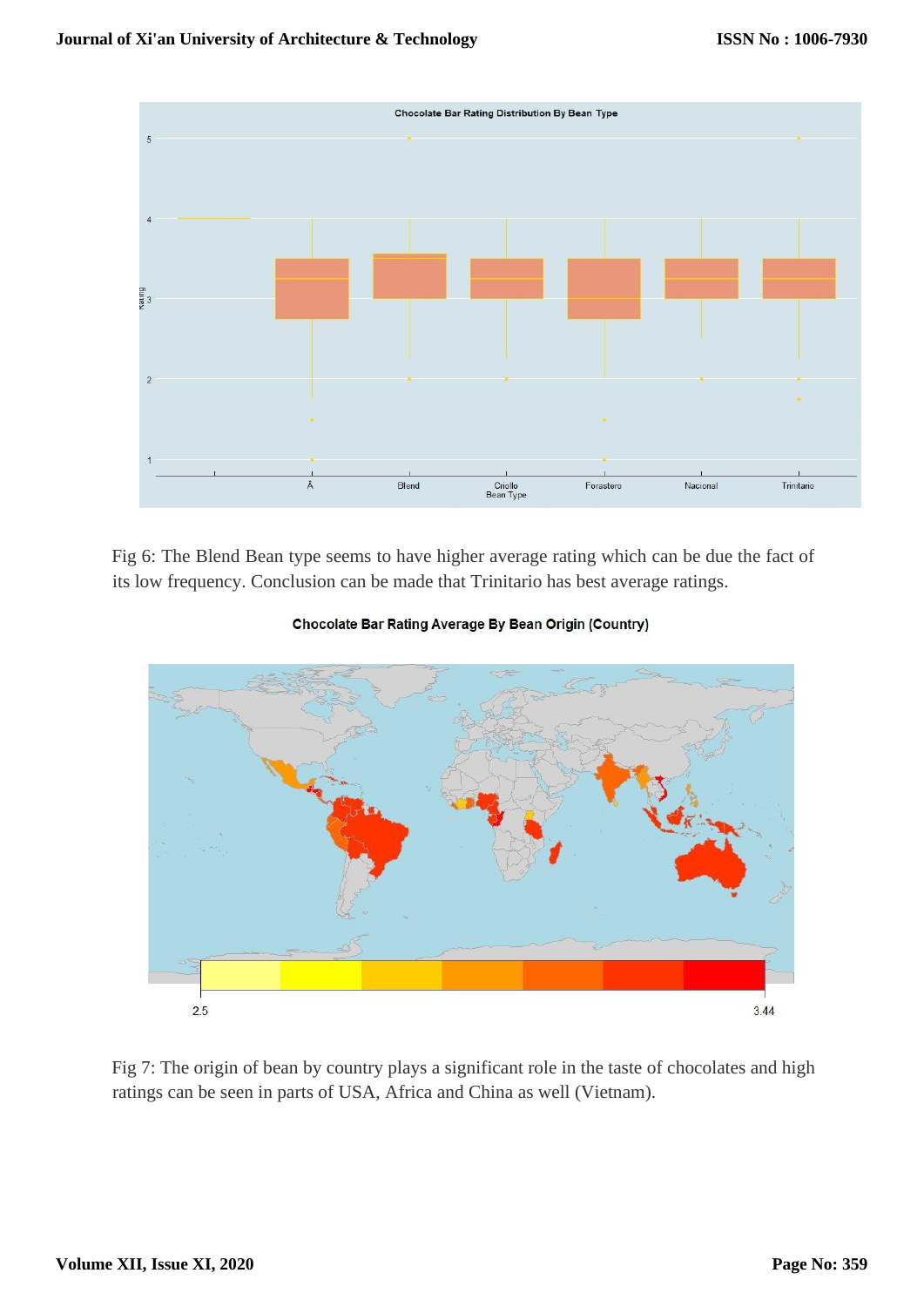| <b>BeanOrigin</b> |       | Rating Count Rating Average |
|-------------------|-------|-----------------------------|
| Honduras          | $-15$ | 3.350000                    |
| Congo             | 70    | 3.325000                    |
| Guatemala         | -28   | 3.321429                    |
| Vietnam           | 38    | 3 31 5 7 9 0                |
| Papua New Guinea  | $-42$ | 3.291667                    |
| Brazil            | -58   | 3.284483                    |
| Madagascar        | 145   | 3.265517                    |
| Cuba              | $-11$ | 3.250000                    |
| Venezuela         | 214   | 3.245327                    |
| <b>Relize</b>     | 49    | 3.23.469.4                  |

Fig 8: Top 10 ranking of the Chocolate Bar Rating Average by bean origin a table. Honduras is leading the chart in terms of bean origin.



Fig 9: Ratings by review years: 2015 is the best year by ratings as evident from the graph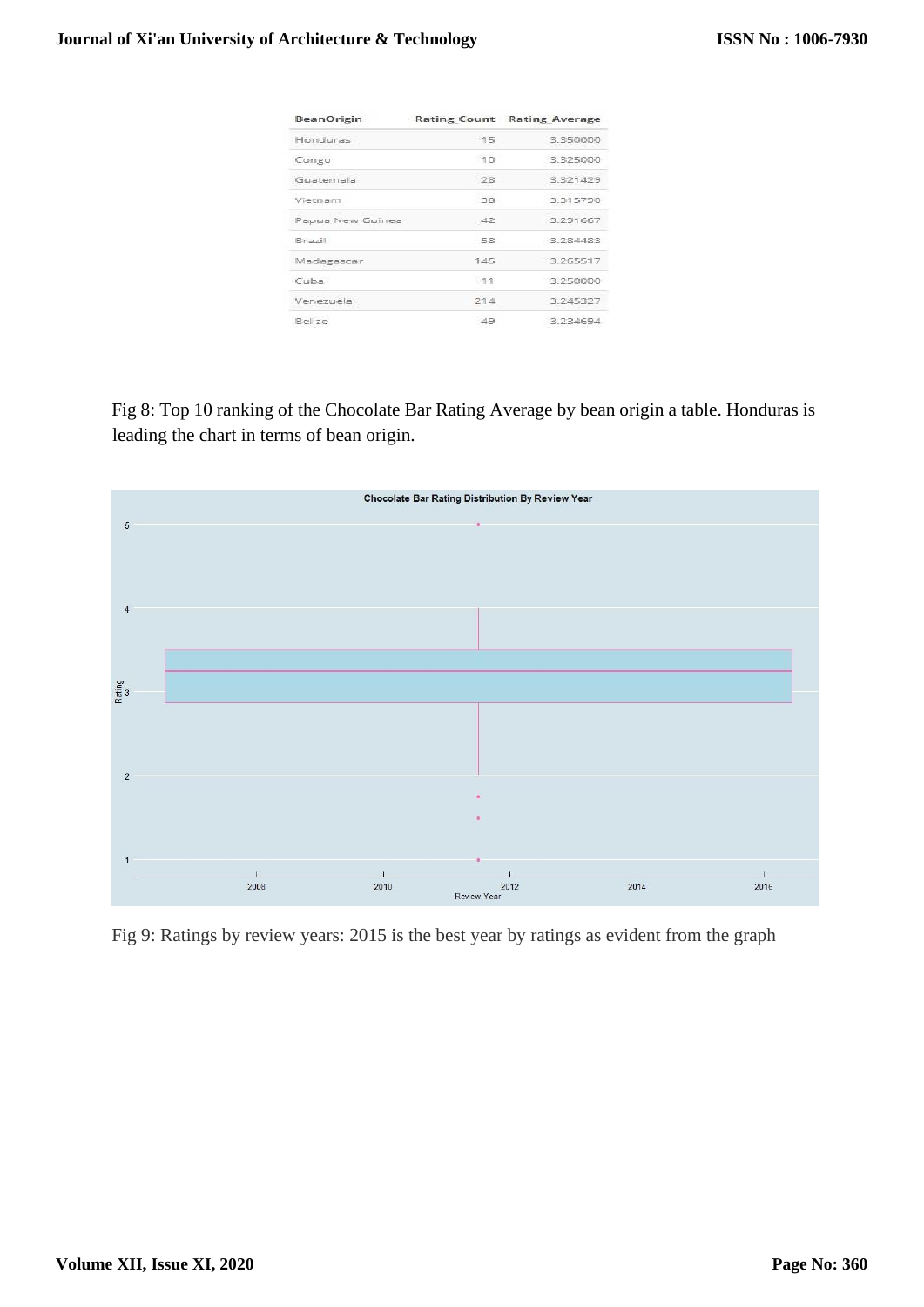| CompanyName                      | CompanyCountry Rating Count Rating Average |                 |          |
|----------------------------------|--------------------------------------------|-----------------|----------|
| Amedei                           | Italy                                      | 13 <sub>1</sub> | 3.846154 |
| Idilio (Felchlin)                | Switzerland                                | 10              | 3.775000 |
| Soma                             | Canada                                     | 47              | 3.585106 |
| Arete                            | U.S.A.                                     | 22              | 3.534091 |
| Smooth Chocolator, The Australia |                                            | 16              | 3.515625 |
| Duffy's                          | <b>UK</b>                                  | 13              | 3,500000 |
| Domori                           | Italy                                      | 22              | 3.477273 |
| Pierre Marcolini                 | Belgium                                    | Y4              | 3.464286 |
| Marou                            | Vietnam                                    | 10              | 3.450000 |
| Bonnat                           | France                                     | 27              | 3.435185 |
|                                  |                                            |                 |          |

Fig 10: Top 10 Chocolate Company (by Rating Average). Amedei from Italy is the top-most Chocolate company with the highest average rating.



Fig 11: The Graph shows the average rating by Company Location. Italy and Canada are among the top while India is the lowest rated.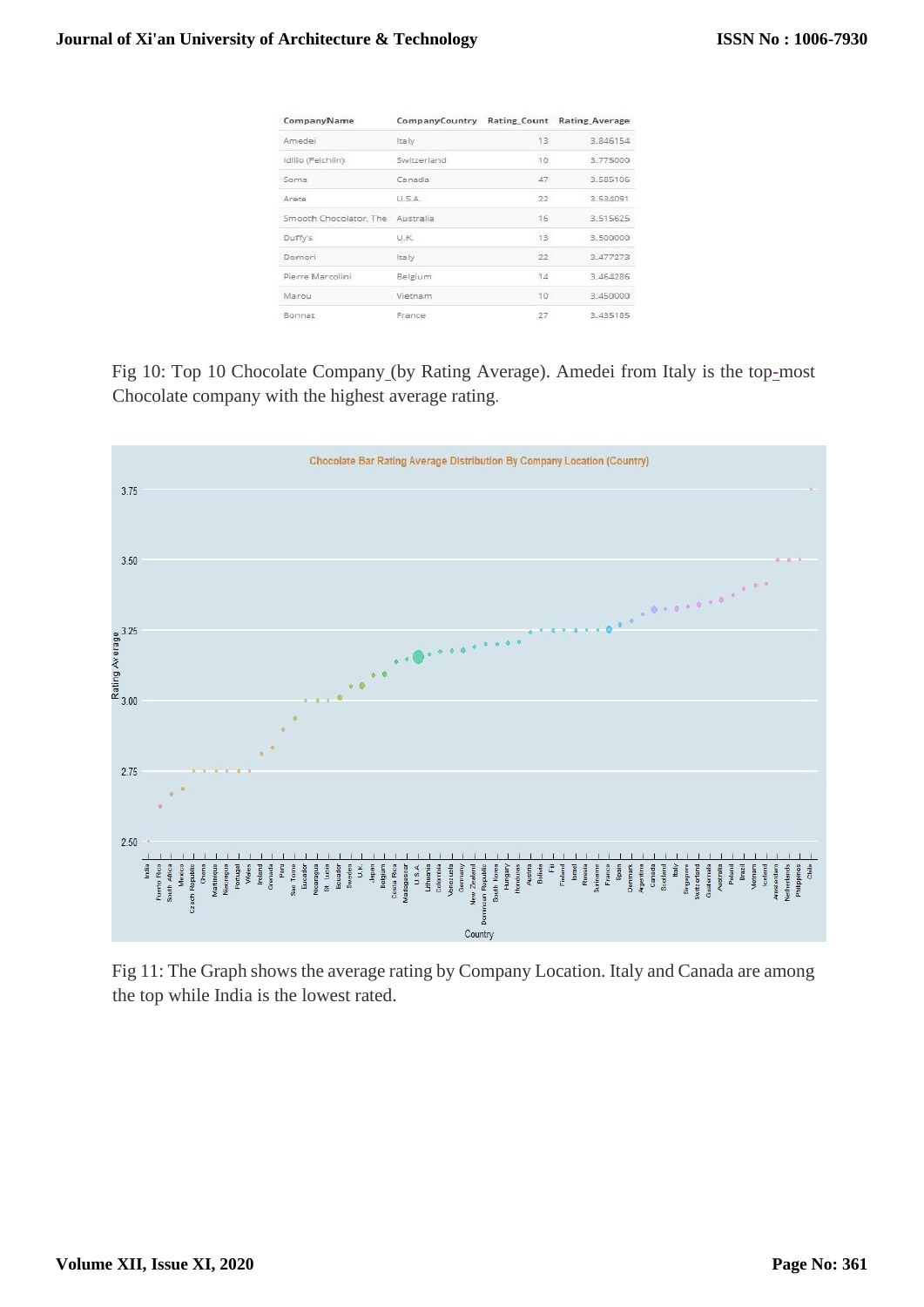

#### **Chocolate Bar Rating Distribution By Company Location (Country)**

Fig 12: The above scenario depicted in map. The rating of India is lowest with average at 2.5 and Russia and Europe ranks among the most premium in terms of average rating for company in different parts of the world.

| CompanyCountry Rating Count Rating Average |                 |          |
|--------------------------------------------|-----------------|----------|
| Vietnam                                    | $-11$           | 3.409091 |
| Brazil                                     | 17              | 3.397059 |
| Australia                                  | 49              | 3.357143 |
| Guatemala                                  | 10              | 3.350000 |
| Switzerland                                | 38              | 3.342105 |
| Italy                                      | 63              | 3.325397 |
| Scotland                                   | 10 <sup>1</sup> | 3,325000 |
| Canada                                     | 125             | 3.324000 |
| Denmark                                    | 15              | 3.283333 |
| Spain                                      | 25              | 3.270000 |

Fig 13: Top 10 ranking of the Chocolate Bar Rating Average by Company Geo-Region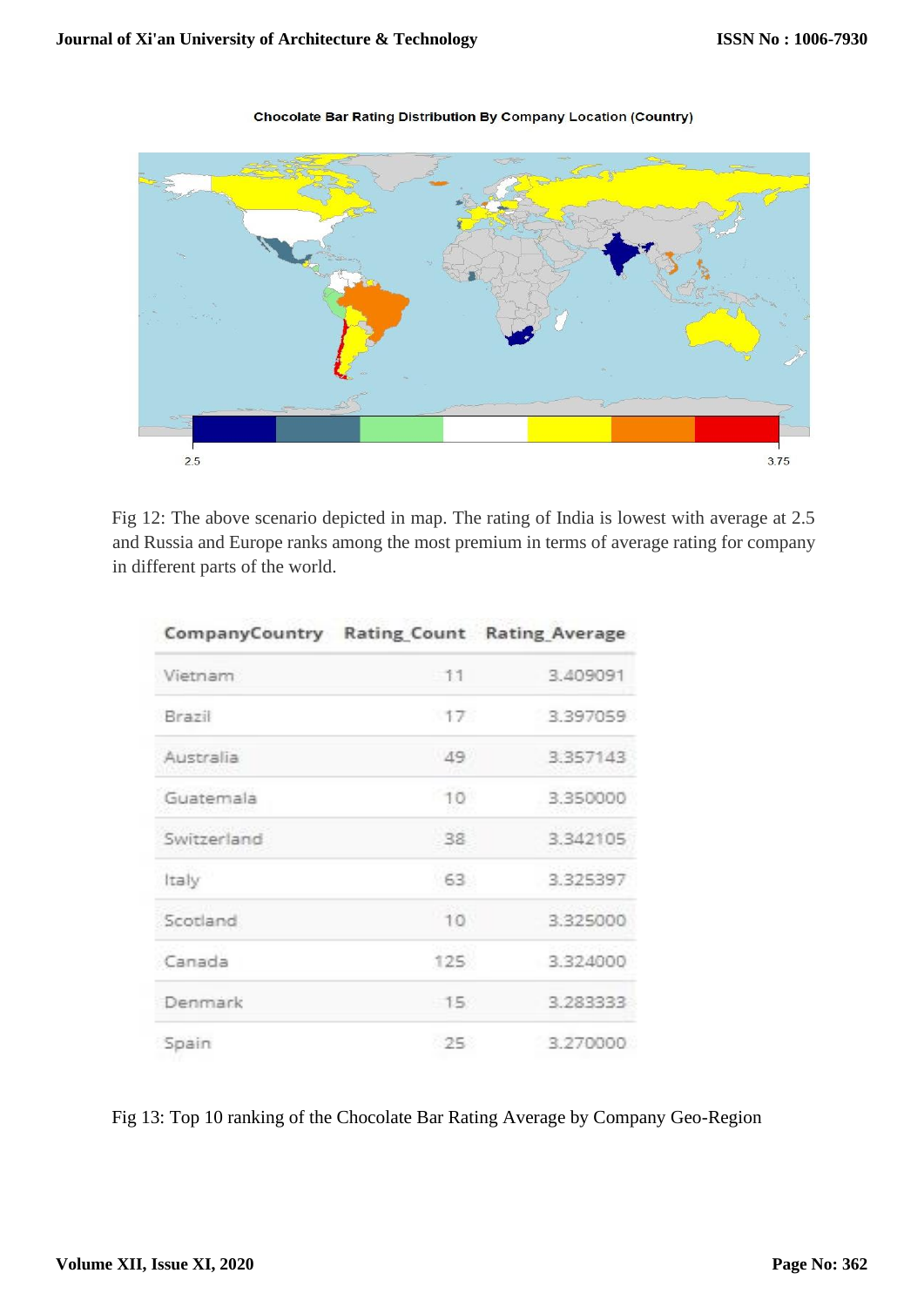#### **DISCUSSION:**

Studies associated with the U.S. highlight Amedei and Soma as the best companies, offering the most premium chocolates. In fact, even the datasets depicted above in all the 14 figures clearly signify factors associated with Amedei to make it the most premium chocolate brand, be it the bean type, its origin, cocoa percentage and a lot of other factors associated with the quality of the chocolates produced. Additionally, the graphs presented above also highlight that, the percentage of solid cocoa acts as a major factor to signify the ratings of the chocolates. Thus, sharing an inverse relation in most cases. Although, these results are still debatable based on individualistic tastes and choices. Our analysis helps us to identify the most premium chocolate manufacturers, the producers and the countries associated.

Chocolates being the mood changer act as game changers today. The Indian market has a chocolate solution for every mood and palate, be it imported Swiss, Belgian or fair trade bars from Madagascar. However, the fastest growing economy of the world which is also a major consumer of Chocolate Products has to unfortunately, import these premium quality chocolates. Sadly, even after 11 out of 16 manufacturing markets being from South India, the graphical trends depict that factors like Cocoa Percentage, Bean type are factors that restrict India to reach the quality products liked by the masses. Therefore, with all the rightly addressed factors, and the country's focusing towards "MAKE IN INDIA", Chordia predicts about 40 bean-to-bar makers in India by the end of 2020. Be it regular chocolates to the dark chocolate, even companies like "Cadbury" should give India a chance to be the platform for high quality, budget friendly, affordable Premium chocolates – a place of immense possibility and major work.

Finally, we would like to conclude that based on our analysis, chocolate bars made with one of the five bean types included in our data, along with the right percentage of cocoa i.e., 60-70% range, premium chocolates could be manufactured in India at a reasonable price through mass production.

### **REFERENCES :**

- 1. Aaltonen, T., Kytö, E., Ylisjunttila-Huusko, S., & Outinen, M. (2020). Effect of the milkbased ash-protein ratio on the quality and acceptance of chocolate with a reduced sugar content. *International Dairy Journal*, 105, 104663.
- 2. Chawla, D., & Sondhi, N. (2016). Local versus global brand preferences amongst urban Indian chocolate consumers: an empirical study. *International Journal of Indian Culture and Business Management*, 12(4), 508-533.
- 3. Del Prete, M., & Samoggia, A. (2020). Chocolate Consumption and Purchasing Behaviour Review: Research Issues and Insights for Future Research. *Sustainability*, 12(14), 5586.
- 4. Quek, R. Y. C., Peh, E. W. Y., & Henry, C. J. (2020). Effects of Cocoa Butter and Cocoa Butter Equivalent in a Chocolate Confectionery on Human Blood Triglycerides, Glucose and Insulin. *Foods*, 9(4), 455.
- 5. Ravindran, A., Raman, M., Babu, N., Dinakaran, A., Sankar, T. V., & Gopal, T. S. (2020). Diet Chocolates and Replacement of Cocoa Powder with Jackfruit Seed Powder. *Food and Nutrition Sciences*, 11(03), 220.